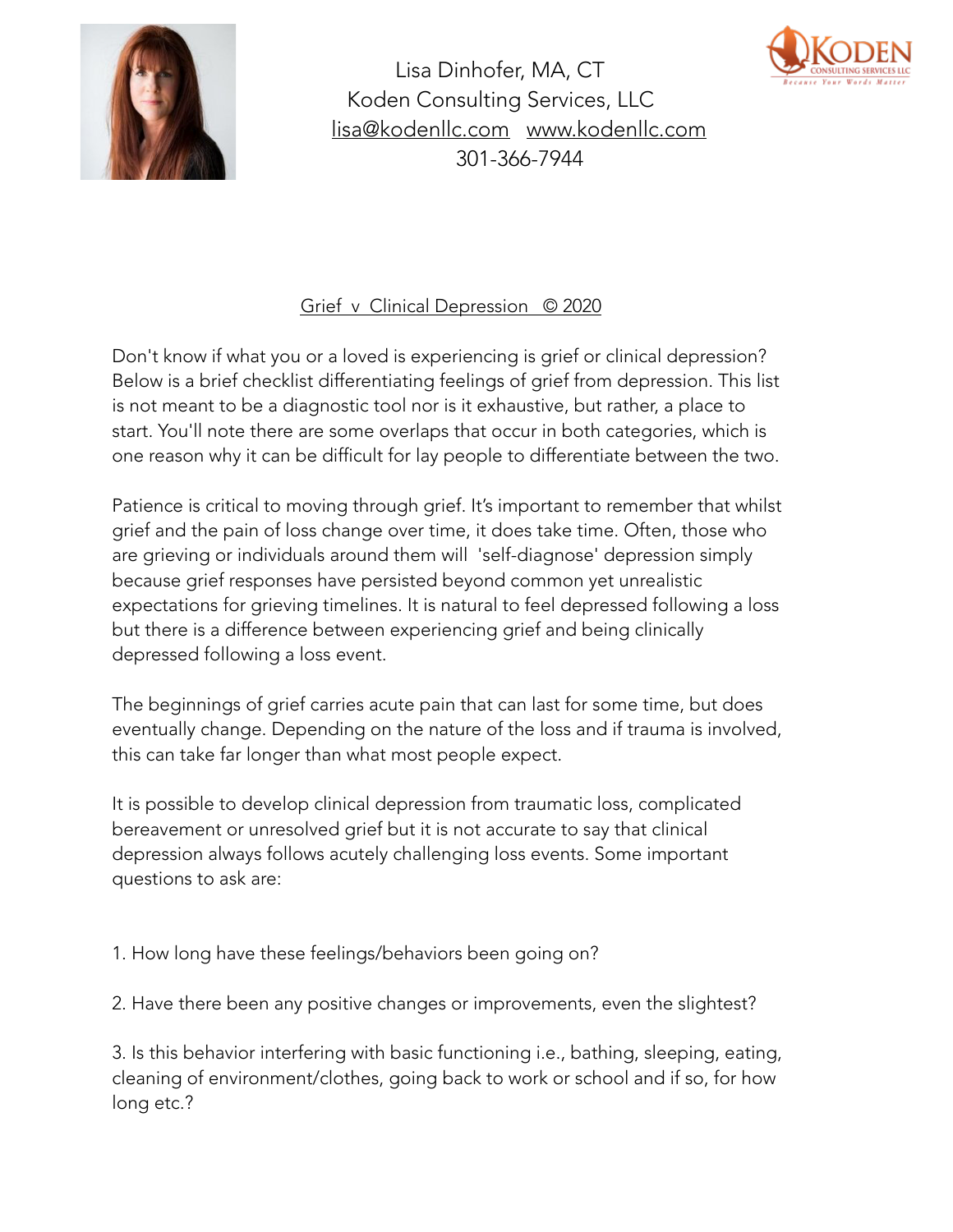4. Are there excessive or uncharacteristic behaviors i.e., binge shopping, gambling, high-risk behaviors, self-medicating with alcohol or drugs for the purpose of chronic inebriation or mood alteration?

4. Has there been any talk of suicidal ideation and or talk of a plan?

5. Has there been any talk of homicidal ideation or talk of a plan?

If you think that you or a loved may be suffering with depression and suicidal thoughts, please take it seriously and seek professional help. Don't be afraid to ask someone if they are having suicidal thoughts. That does not 'give' someone the idea or 'push' him or her to follow through. It creates a portal for the feelings driving those thoughts to emerge and dissipate which can be critical in helping someone at that moment and beyond to move past engaging in self-harm. Feelings and thoughts are temporary and transitory. They may return but they do fade and with help, life can get better even if unimaginable in the present.

See Checklist Below